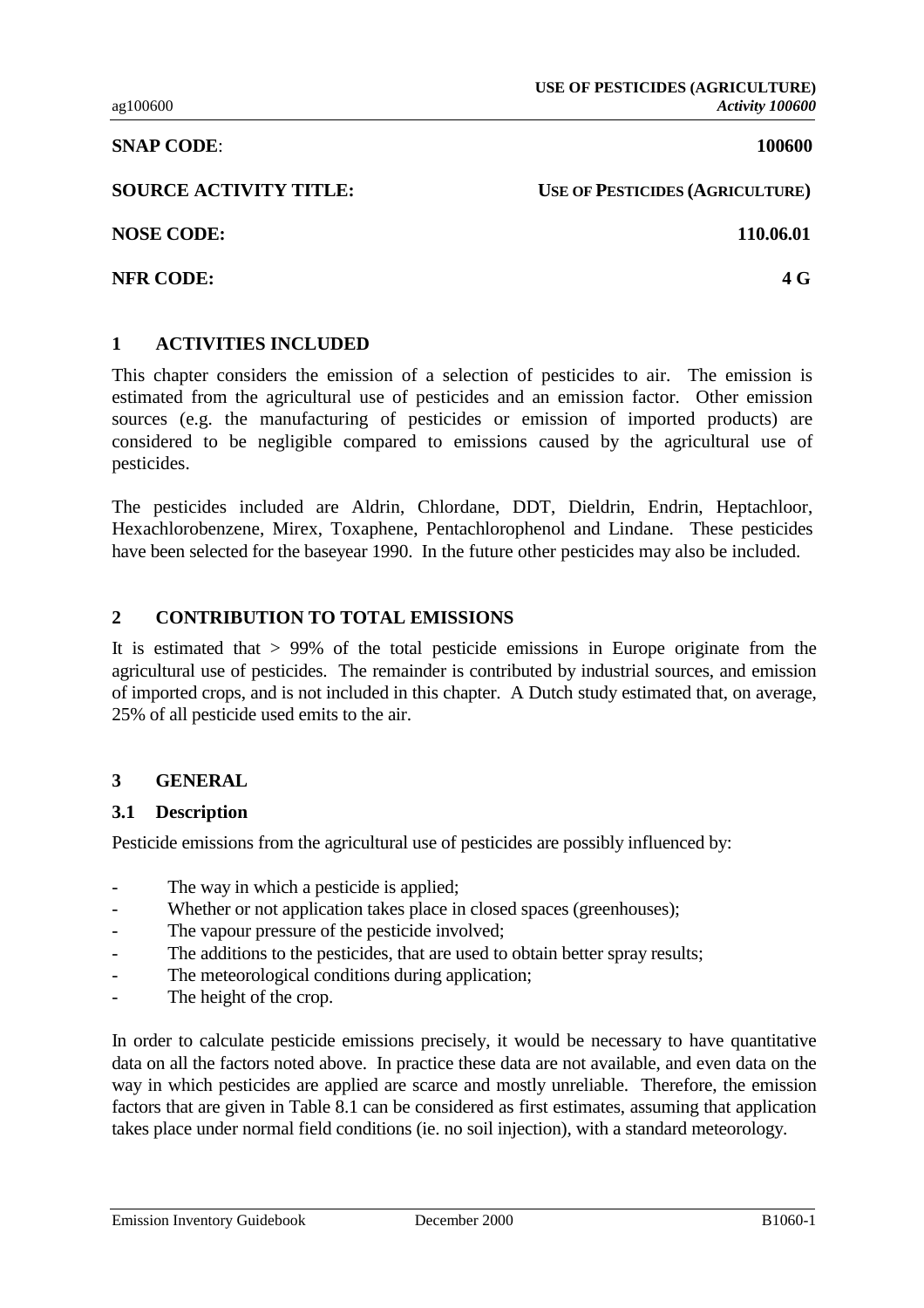### **3.2 Controls**

There is very little known about methods that may reduce pesticide emissions. Although it is clear that injection into the soil is very effective, it is only suitable in limited circumstances. In addition, there might be some way of reducing the emissions when effective additives can be found. Mineral oil, for instance, is used as an additive to get a better coverage of the crop, but it (or other compounds) may also have an effect on air emissions. In practise though there are no additives used to reduce air emissions.

## **4 SIMPLER METHODOLOGY**

The emission of pesticides during application in the field is by far the most important way in which pesticides emit to the air. There are no direct pesticide emission data available for the different countries. Therefore the emission is estimated from the use of the pesticides and an emission factor as:

Emission  $=$  use  $*$  emission factor

Both emission and pesticide use are given in tonne/yr. Relevant activity statistics and emission factors are given in sections 6 and 8. Methods for estimating the use of pesticides are described below.

### **Methods for estimating the use of pesticides**

The use of pesticides can be estimated using three starting points, depending upon which data are available. It is not necessary to follow the same procedure for different pesticides for one specific country when the required data are not available. Data do seem to be more comparable using the same method to make estimates for the emission; however, the uncertainties of all methods described are quite big (see section 10). Figure 4.1 (over) gives a schematic overview of these three different methods.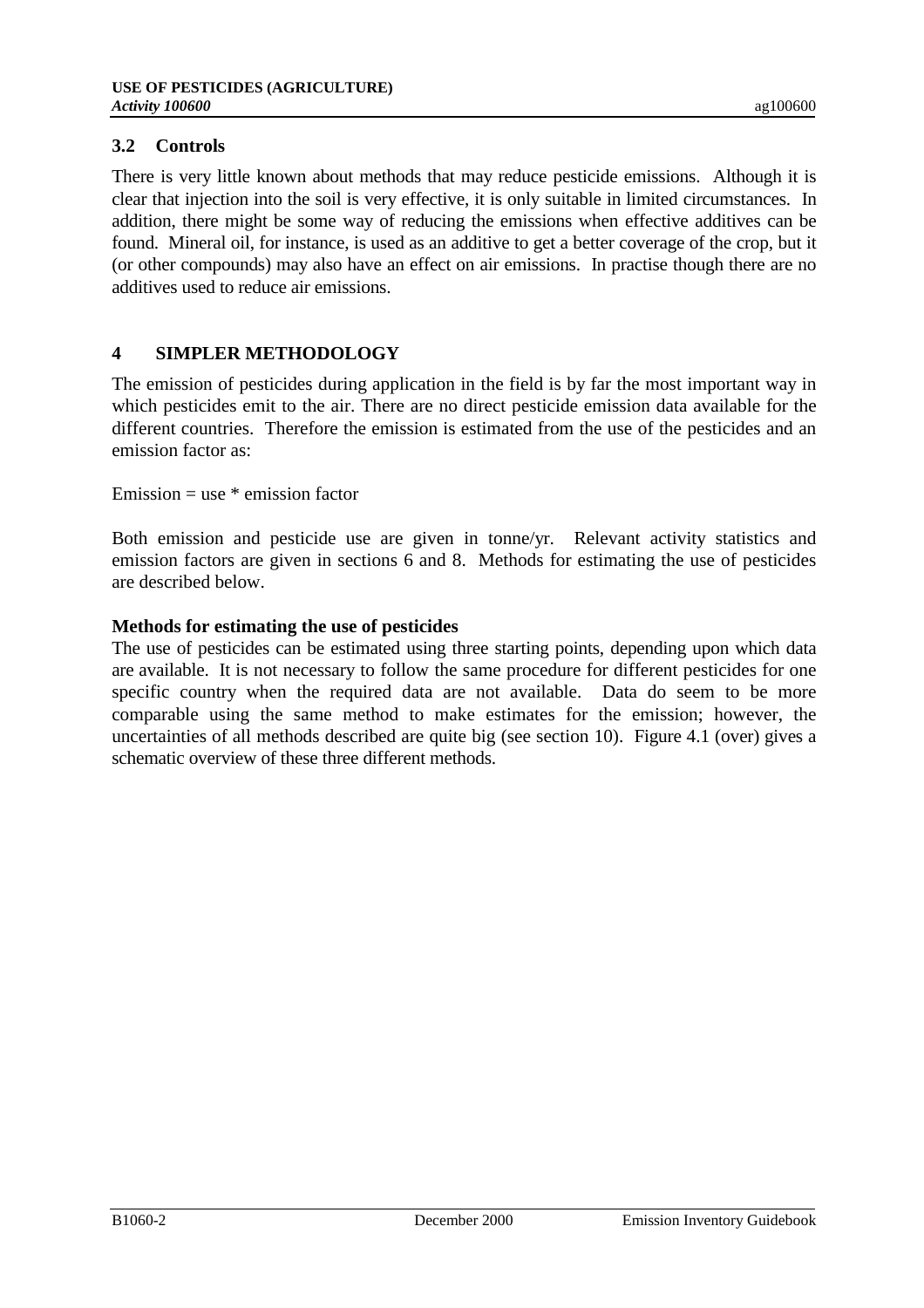

#### **Figure 4.1:Flow scheme for the calculation/estimation of the emission of pesticides**

The three methods to estimate the emission of pesticides are described below, starting from the most reliable data.

#### **1 Consumption is known for individual pesticides**

The most reliable data are obtained when pesticide consumption is known.

### **2 Totals of pesticide consumption are known**

When there are no direct figures on pesticide consumption for an individual pesticide, the consumption figures are derived from the total pesticide consumption figures. This is done in three steps:

- a Take the OECD data on total pesticide consumption figures. These data are available for most countries in Europe, split into insecticides and herbicides (see Table 6.1).
- b Take the relative use of the specific pesticide from Table 6.2.
- c Calculate the use of a specific pesticide, assuming that the relative use of the pesticide mentioned is applicable for your country.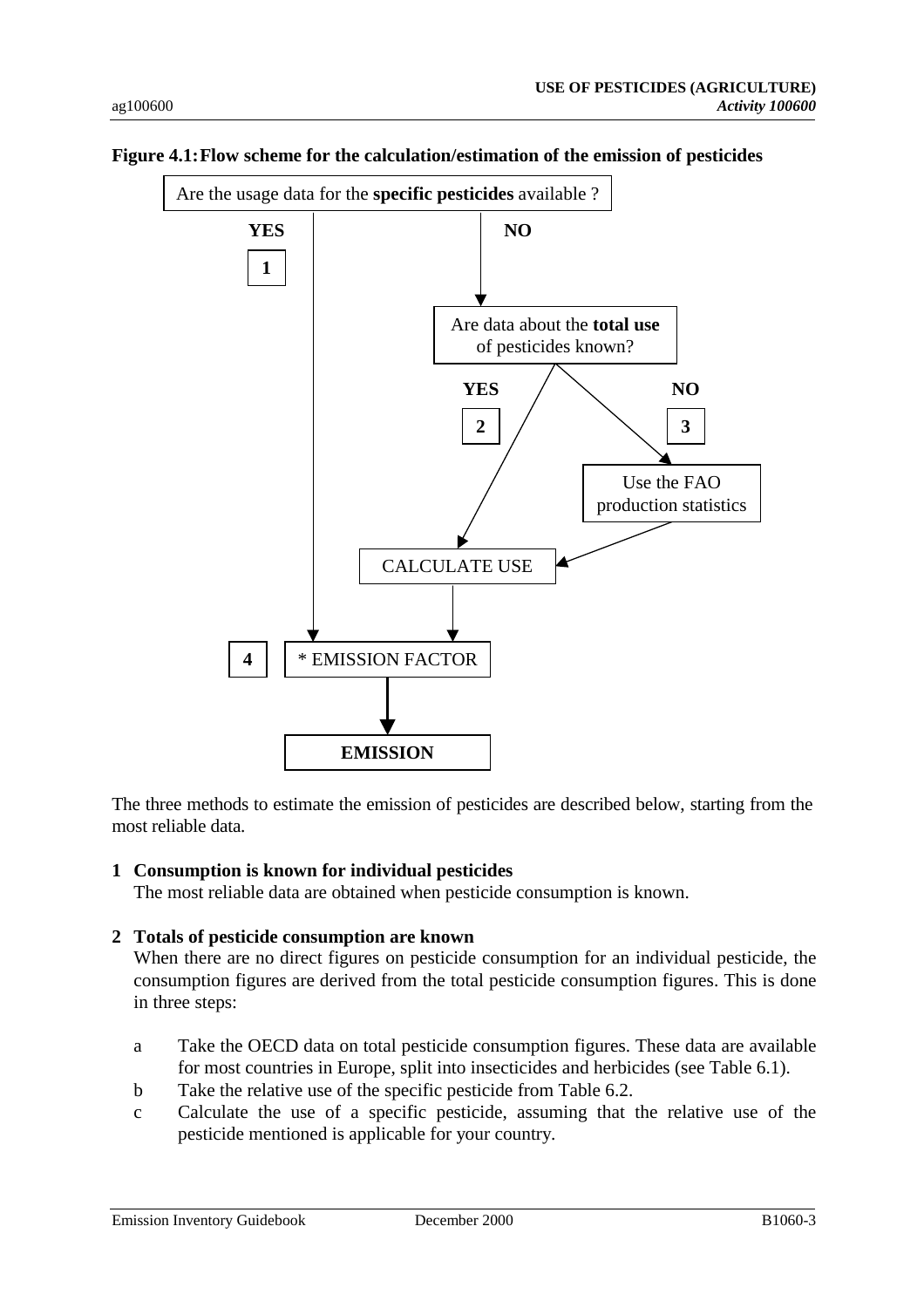### *Example: What is the use of Lindane in Austria?*

This can be estimated in the following way:

Lindane is an insecticide and the total use of insecticides in Austria equals 500 t/yr (Table 6.1). The use of Lindane equals 5% of total insecticide use in Austria (Table 6.2); so the Lindane use in Austria equals: *500 t/yr \* 5 % = 25 t/yr*

Note: It is important to realise that this method is only a tool with limitations to calculate the use and emission of the pesticides, because of lack of data. The limitation of this methodology can easily be illustrated by the fact that there is a significant shift in the relative contribution of lindane to the total use of insecticides from year to year.

### **3 No consumption data are available.**

When no pesticide consumption data are available, it is possible to make estimates based on production statistics and comparison with other countries:

- a Identify the main crops where the pesticides of interest (ie. those listed in table 8.1) are being used (e.g. cereals, maize).
- b Take the total production of the selected crop(s) from FAO data.
- c Take the total crop production for a neighbouring or economically comparable country, where pesticide use is known or calculated, from the FAO data.
- d Calculate the pesticide use, assuming it is proportional to the amount of crop produced.

### *Example: What is the use of Lindane in Czechoslovakia?*

Lindane is used mainly in cereals. FAO production statistics for cereals in Czechoslovakia equals 12.626.000 Mt. In Austria (as a neighbouring country) 5.290.000 Mt of cereals was produced, and the use of Lindane equalled 25 t/yr. So the Lindane use in Czechoslovakia is calculated to be: *(12.626.000/5.290.000) \* 25 = 60 t/yr*

## **4 Total emission**

The total emission of a specific pesticide can now be calculated by multiplying the total use (calculated as above) and the emission factor (see Section 8).

# **5 DETAILED METHODOLOGY**

Not available.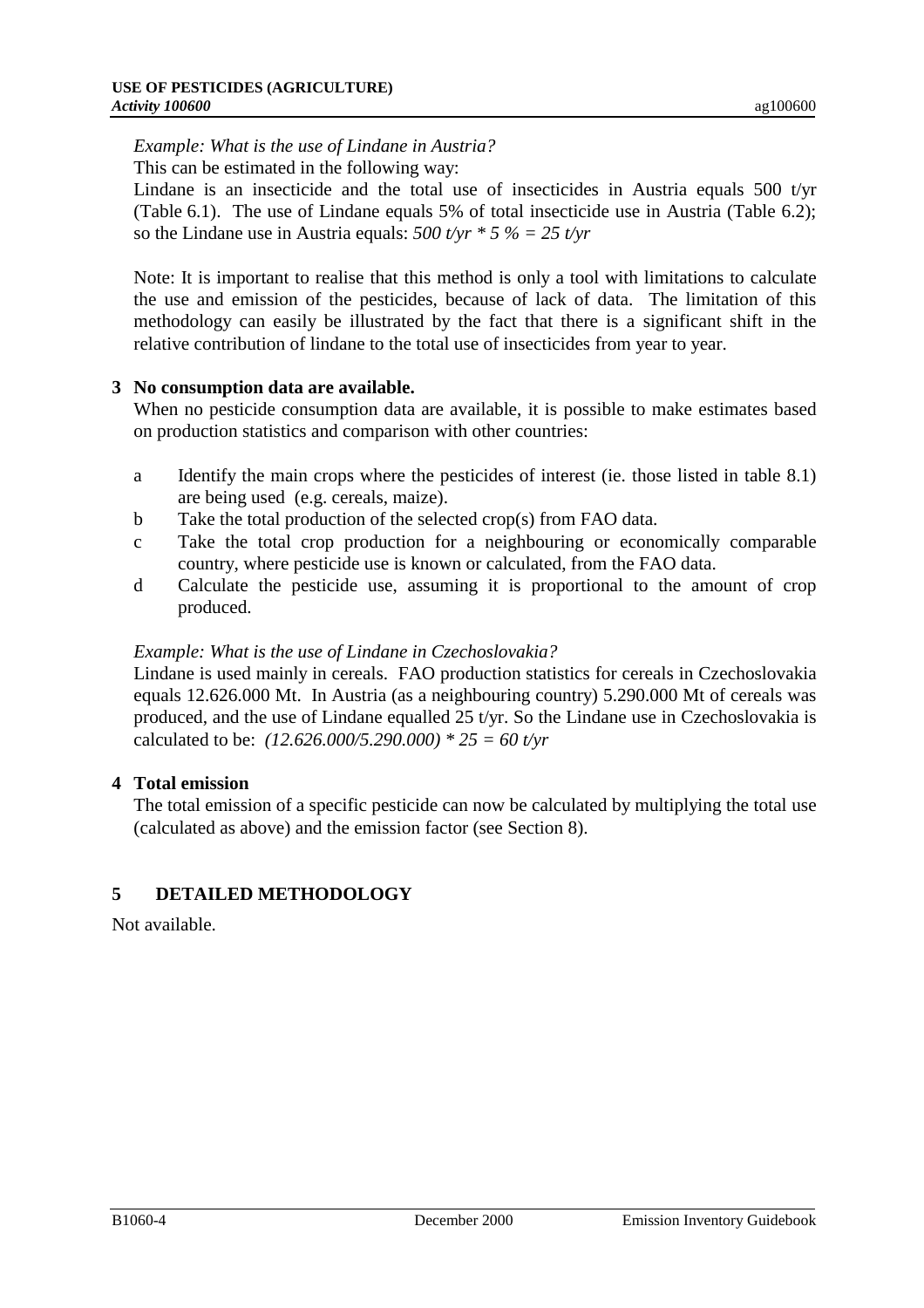## **6 RELEVANT ACTIVITY STATISTICS**

| <b>Country</b> | <b>Insecticides</b><br><b>Herbicides</b> |                | <b>Available</b> |
|----------------|------------------------------------------|----------------|------------------|
|                | Ton/yr                                   | ton/yr         | baseyear         |
| Austria        | 500                                      | 3053           | 1986             |
| Belgium        | 1313                                     | 5307           | 1989             |
| Canada         | 2262                                     | 26414          | 1990             |
| Denmark        | 146                                      | 1426           | 1991             |
| Finland        | 69                                       | 1375           | 1991             |
| France         | 7096                                     | 33713          | 1991             |
| Germany        | 1525                                     | 16957          | 1990             |
| Greece         | 2844                                     | 3031           | 1989             |
| Hungary        | 2806                                     | 9622           | 1989             |
| Iceland        | 1                                        | $\mathfrak{D}$ | 1983             |
| Ireland        | 162                                      | 1097           | 1991             |
| Italy          | 10744                                    | 10566          | 1989             |
| Netherlands    | 745                                      | 3330           | 1989             |
| Norway         | 19                                       | 965            | 1990             |
| Poland         | 1065                                     | 11875          | 1989             |
| Portugal       | 2700                                     | 5000           | 1989             |
| Spain          | 52754                                    | 20342          | 1989             |
| Turkey         | 10412                                    | 7191           | 1991             |
| <b>USA</b>     | 79450                                    | 224730         | 1991             |
| <b>USSR</b>    | 1298                                     | 12450          | 1985             |
| Sweden         | 19                                       | 1054           | 1991             |
| Switzerland    | 153                                      | 925            | 1989             |

Data on the relative use of pesticides are given in Table 6.2. No data are available on the use of Toxaphene and Chlordane. Just as for the pesticides Drins, Heptachlor, DDT and Mirex use of Toxaphene and Chlordane is forbidden in Europe and America (relative use=0).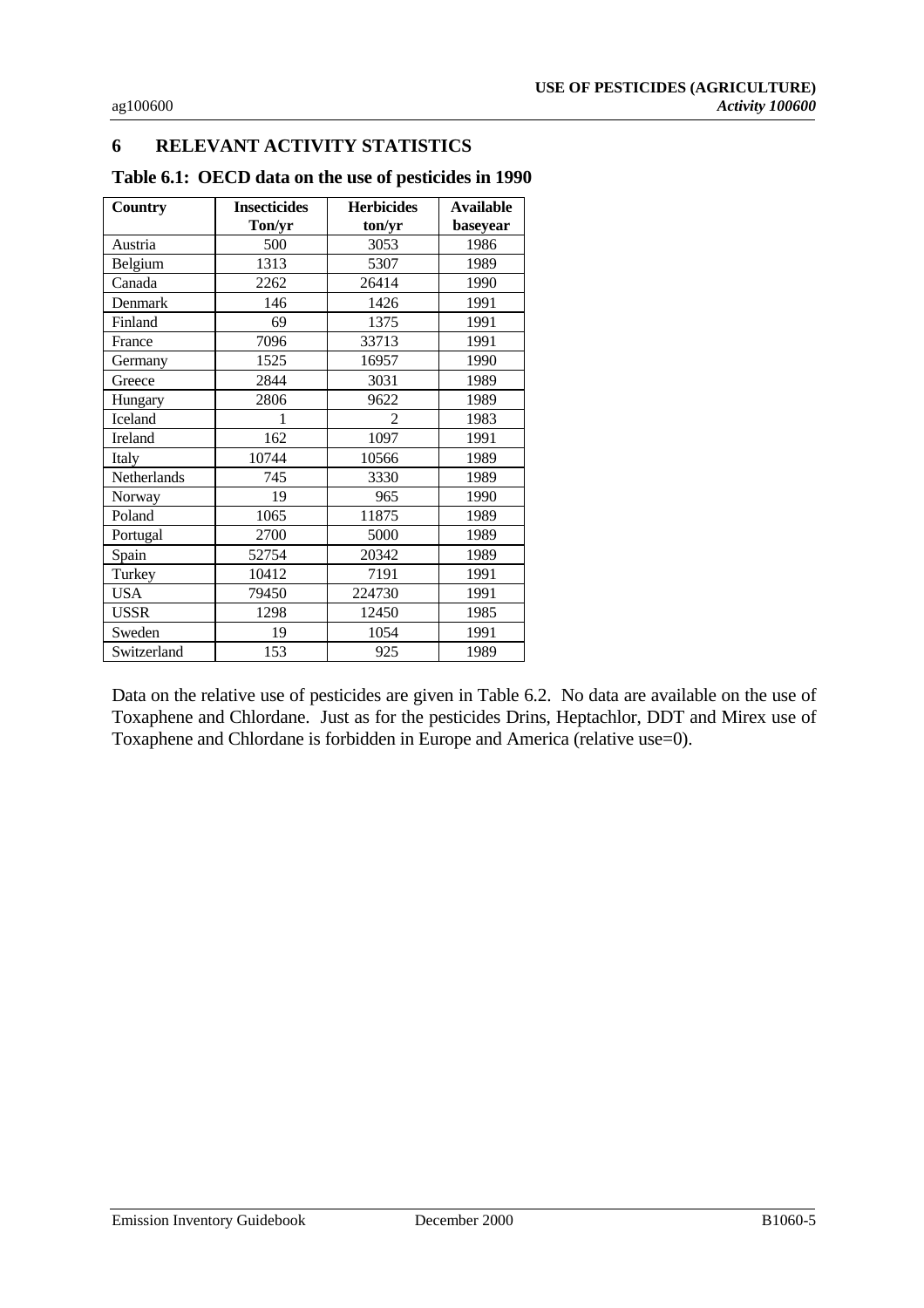| <b>Country</b> | <b>Lindane</b> | $PCP*$           | $HCB*$   | Drins*           | <b>DDT</b>       | heptachlor       | <b>Mirex</b>     |
|----------------|----------------|------------------|----------|------------------|------------------|------------------|------------------|
| Austria        | 5.0            | 41               | < 0.1    | $\overline{0}$   | $\mathbf{0}$     | $\mathbf{0}$     | $\overline{0}$   |
| Belgium        | 2.7            | 2.2              | < 0.1    | $\overline{0}$   | $\overline{0}$   | $\overline{0}$   | $\overline{0}$   |
| Canada         | 3              | 0.5              | $*$      | $\boldsymbol{0}$ | $\boldsymbol{0}$ | $\boldsymbol{0}$ | $\boldsymbol{0}$ |
| Denmark        | 3.4            | 0.5              | < 0.1    | $\boldsymbol{0}$ | $\boldsymbol{0}$ | $\boldsymbol{0}$ | $\boldsymbol{0}$ |
| Finland        | 23             | 10               | < 0.1    | $\theta$         | $\boldsymbol{0}$ | $\boldsymbol{0}$ | $\boldsymbol{0}$ |
| France         | 7.0            | $\mathbf{0}$     | < 0.1    | $\boldsymbol{0}$ | $\boldsymbol{0}$ | $\boldsymbol{0}$ | $\boldsymbol{0}$ |
| Greece         | 0.9            | 12               | < 0.1    | $\Omega$         | $\Omega$         | $\boldsymbol{0}$ | $\Omega$         |
| Hungary        | 3.5            | 11               | 0.1      | $\boldsymbol{0}$ | $\boldsymbol{0}$ | $\boldsymbol{0}$ | $\boldsymbol{0}$ |
| Iceland        | 5.0            | $\Omega$         | < 0.1    | $\overline{0}$   | $\overline{0}$   | $\overline{0}$   | $\overline{0}$   |
| Ireland        | 3.1            | 11               | < 0.1    | $\overline{0}$   | $\boldsymbol{0}$ | $\boldsymbol{0}$ | $\Omega$         |
| Italy          | 0.9            | 1.2              | < 0.1    | $\boldsymbol{0}$ | $\overline{0}$   | $\boldsymbol{0}$ | $\boldsymbol{0}$ |
| Netherlands    | 4.0            | 0.5              | $\equiv$ | $\boldsymbol{0}$ | $\boldsymbol{0}$ | $\boldsymbol{0}$ | $\boldsymbol{0}$ |
| Norway         | 32             | 31               | < 0.1    | $\overline{0}$   | $\overline{0}$   | $\boldsymbol{0}$ | $\boldsymbol{0}$ |
| Poland         | 0.2            | $\mathbf{0}$     | < 0.1    | $\boldsymbol{0}$ | $\boldsymbol{0}$ | $\boldsymbol{0}$ | $\boldsymbol{0}$ |
| Portugal       | 0.2            | 6.1              | < 0.1    | $\overline{0}$   | $\boldsymbol{0}$ | $\overline{0}$   | $\overline{0}$   |
| Spain          | 0.2            | $\Omega$         | < 0.1    | $\boldsymbol{0}$ | $\boldsymbol{0}$ | $\boldsymbol{0}$ | $\boldsymbol{0}$ |
| Turkey         | 1              | 12               | < 0.1    | $\boldsymbol{0}$ | $\boldsymbol{0}$ | $\boldsymbol{0}$ | $\boldsymbol{0}$ |
| <b>USA</b>     | $\overline{3}$ | 0.5              | < 0.1    | $\overline{0}$   | $\boldsymbol{0}$ | $\boldsymbol{0}$ | $\overline{0}$   |
| <b>USSR</b>    | 75             | nd               | < 0.1    | $\mathbf{0}$     | $\boldsymbol{0}$ | $\boldsymbol{0}$ | $\boldsymbol{0}$ |
| Sweden         | 22             | $\Omega$         | < 0.1    | $\overline{0}$   | $\boldsymbol{0}$ | $\boldsymbol{0}$ | $\overline{0}$   |
| Switzerland    | 0.7            | 8.4              | < 0.1    | $\boldsymbol{0}$ | $\boldsymbol{0}$ | $\boldsymbol{0}$ | $\boldsymbol{0}$ |
| Germany        | 4.6            | $\boldsymbol{0}$ | ٠        | $\boldsymbol{0}$ | $\boldsymbol{0}$ | $\boldsymbol{0}$ | $\mathbf{0}$     |

| Table 6.2: Relative use of pesticides (in % of total use of insecticides or fungicides per |
|--------------------------------------------------------------------------------------------|
| <b>country</b> ) (Berdowski et al., 1997)                                                  |

 $*$  PCP = pentachlorophenol; HCB = hexachlorobenzene; Drins = aldrin + dieldrin + endrin  $nd = no data$ 

The percentages mentioned in Table 6.2 originate from The European Emission Inventory of Heavy Metals and Persistent Organic Pollutants. Percentages for USA, Turkey and Canada are estimated, based on neighbouring countries or on countries lying on the same longitude. No data are available for toxaphene and for USSR for Pentachlorophenol.

# **7 POINT SOURCE CRITERIA**

Not applicable.

# **8 EMISSION FACTORS, QUALITY CODES AND REFERENCES**

The emission factors are derived from the vapour pressure of the pesticides. The vapour pressure is until now the most convenient way to begin to estimate the emission. Other estimates may take into account Henry coefficient or other parameters but there are not enough data available to make a more reliable estimate of the emission factors.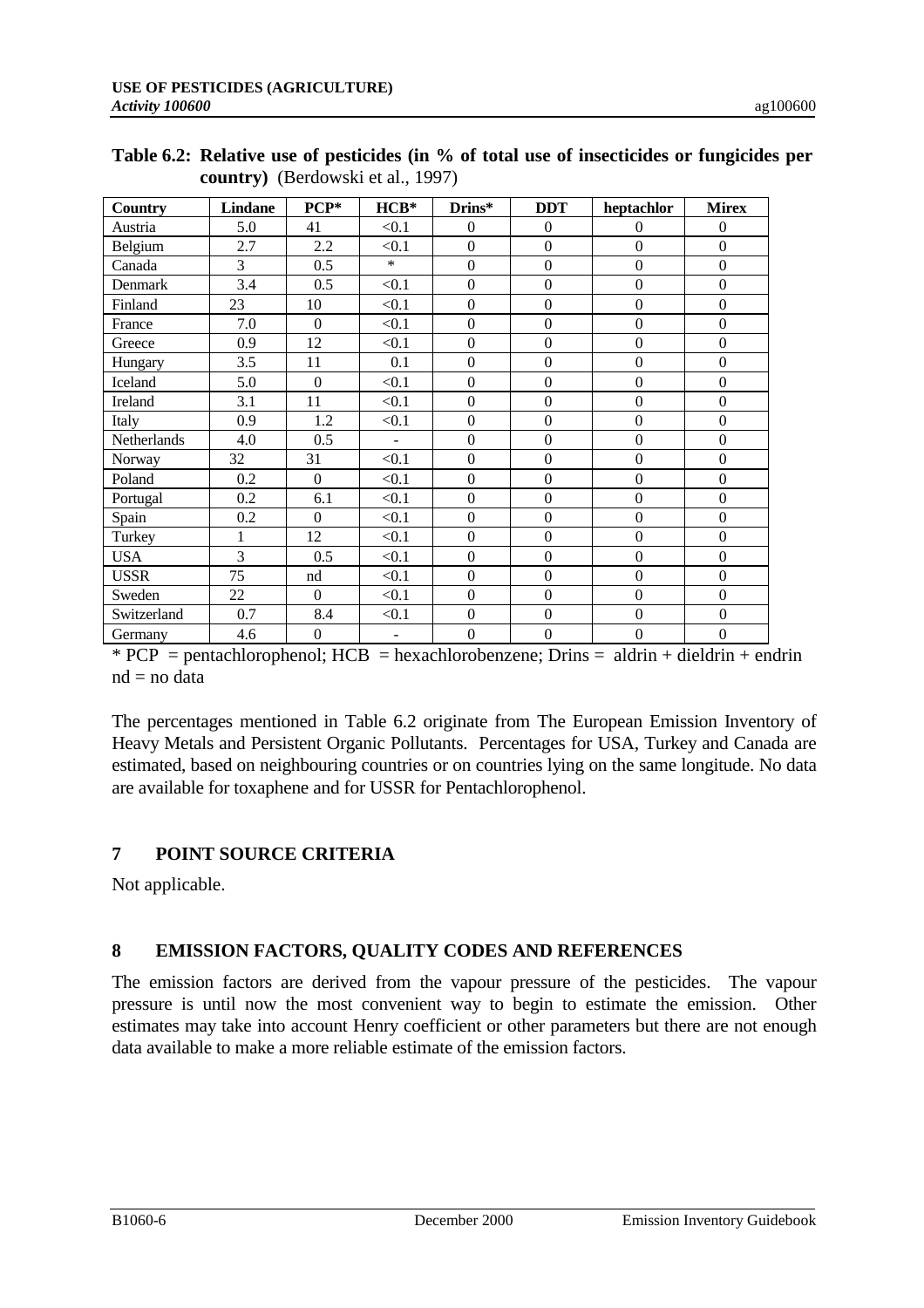| <b>Vapour pressure</b> | mPa          | <b>Emission Factor</b> |
|------------------------|--------------|------------------------|
| very high              | >10          | 0.95                   |
| high                   | $1 - 10$     | 0.50                   |
| <b>AVERAGE</b>         | $0.1 - 1$    | 0.15                   |
| low                    | $0.01 - 0.1$ | 0.05                   |
| very low               | < 0.01       | 0.01                   |

The emission factors are derived from the vapour pressure according to the next schedule:

Table 8.1 gives the estimated emission factors for the pesticides considered in this chapter.

| <b>Pesticide</b>        | <b>Type</b> | <b>Emission Factor</b> |
|-------------------------|-------------|------------------------|
| Aldrin                  | Insecticide | 0.50                   |
| Chlordane               | Insecticide | 0.95                   |
| <b>DDT</b>              | Insecticide | 0.05                   |
| Dieldrin                | Insecticide | 0.15                   |
| Endrin                  | Insecticide | 0.05                   |
| Heptachloor             | Insecticide | 0.95                   |
| HCB (Hexachlorobenzene) | Fungicide*  | 0.50                   |
| <b>Mirex</b>            | Insecticide | 0.15                   |
| Toxaphene               | Insecticide | 0.15                   |
| PCP (Pentachlorophenol) | Fungicide*  | 0.95                   |
| Lindane                 | Insecticide | 0.50                   |

**Table 8.1: Pesticides and estimated emission factors**

\* PCP and HCB are not only used in agriculture. The emission factors only apply to the agricultural use.

Comparing these factors with former emission factors made for OSPARCOM-HELCOM-UNECE (TNO-Report TNO-MEP-R 95/247) the values have changed. Explanation is the more detailed classification. In the former study three different classes were distinguished; this methodology determines five classes.

When more recent data from Table 6.1 or 6.2 are available, other countries might have calculated their emissions using the 'old data'. Recalculation might be of interest.

## **9 SPECIES PROFILES**

Not applicable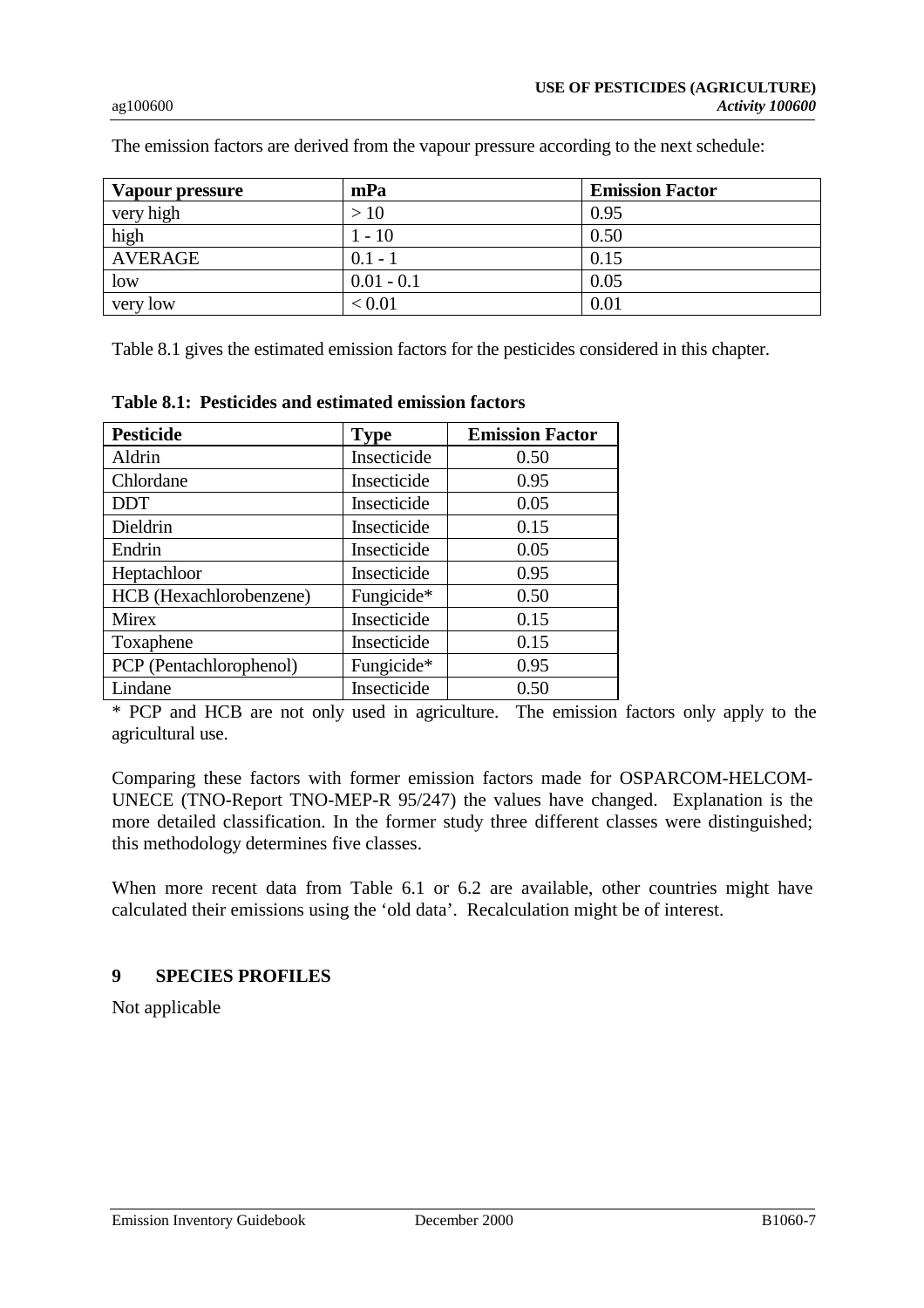Uncertainties in pesticide emissions are in the magnitude of a factor of  $2 - 5$ . Uncertainty is introduced by poor emission factors. There are reliable emission factors for only for a few compounds (about 15). The emission factors for the other compounds (about 800 different compounds are allowed in the EEC) are derived by extrapolation or from few measurements.

The other difficulty is that data on the use of pesticides are scarce and unreliable for most countries. Though these data are sometimes available, they are not always available for research groups. Making these figures public is an easy way to get a major improvement in the data.

## **12 SPATIAL DISAGGREGATION CRITERIA FOR AREA SOURCES**

Considering the potential for pesticides to have local effects on ecology, emission estimates should be disaggregated on the basis of land use data as much as possible.

## **13 TEMPORAL DISSAGGREGATION CRITERIA**

The methodology does not give emissions with a temporal dissaggregation, although the use (and emission) of pesticides takes place during the growing season.

## **14 ADDITIONAL COMMENTS**

No additional comments.

## **15 SUPPLEMENTARY DOCUMENTS**

- FAO production statistics OECD pesticide data
- 

## **16 VERIFICATION PROCEDURES**

-

# **17 REFERENCES**

Berdowski, J.J.M.; J. Baas; J.P.J. Bloos; A.J.H. Visschedijk, P.Y.J. Zandveld (1997). The European Emission Inventory of Heavy Metals and Persistant Organic Pollutants for 1990. UBA/TNO Forschungsbericht 104 02 672/03.

FAO Yearbook Production, vol 46 (1992).

MJPG-Emissie-evaluatie (1995) Achtergronddocument Commissie van deskundigen Emissie-Evaluatie MJP-G, IKC, Ede.

OECD Environmental data, Compendium (1993).

Worthing, C.R.; Hance, R.J (1991) The pesticide manual (a world compendium), 9th Edition, The British Crop Protection Council, Farnham.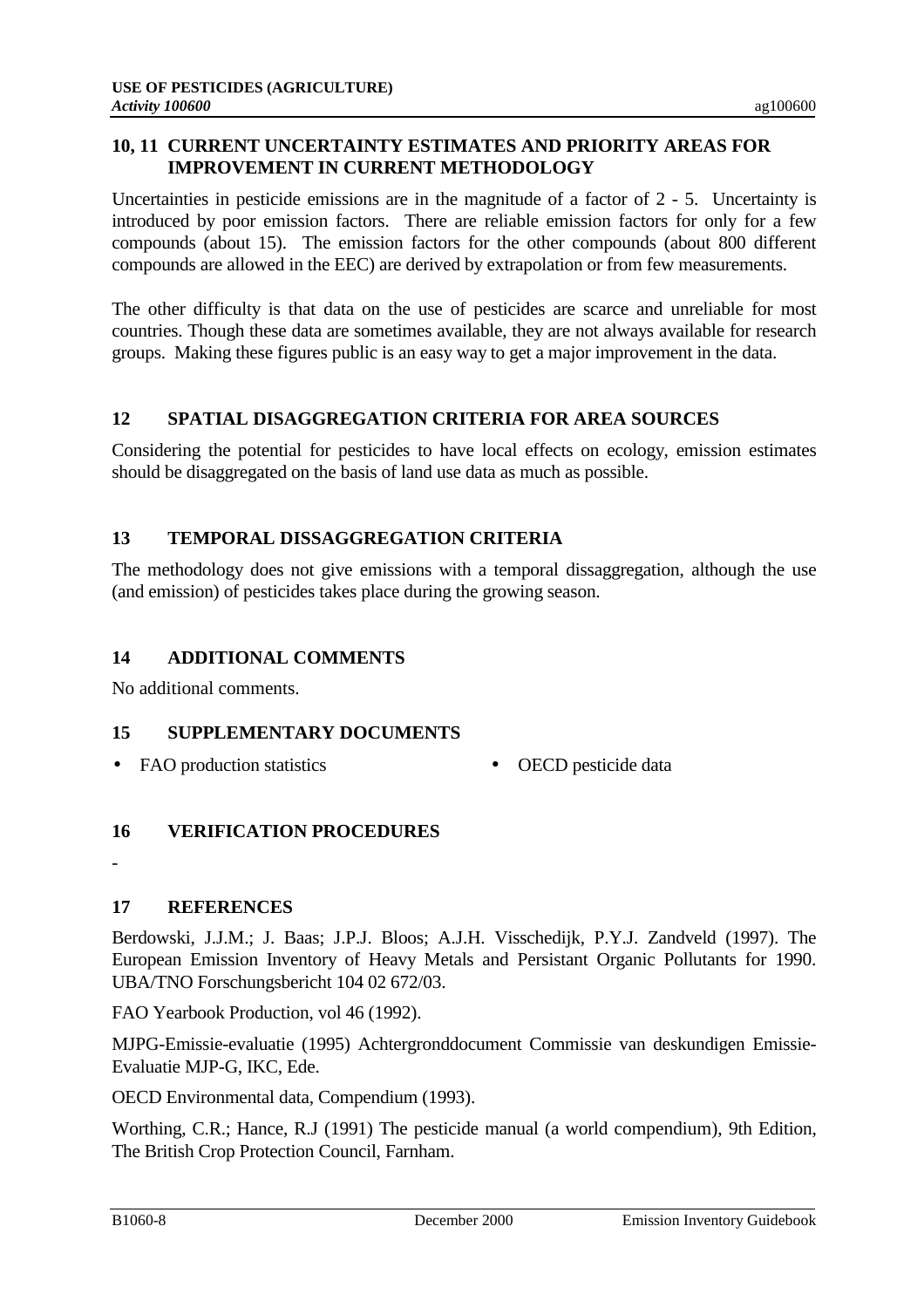### **18 BIBLIOGRAPHY**

### **19 RELEASE VERSION, DATE AND SOURCE**

Version: 12

Date: May 2000

Source: Jan Baas TNO-Institute Environmental Sciences The Netherlands

> Leny Lekkerkerk Expertise Centre for Agriculture Nature Management and Fisheries, The Netherlands

#### With comments from:

Brian Pain Institute of Grassland and Environmental Research UK

Ulrich Dämmgen Institut für agrar relevante Klimaforschung Germany

Antonio Ferreiro Chao Análisis Estadístico de Datos Spain

Eric Runge National Environmental Research Institute **UK** Jörg Münch Dornier System Consult GmbH **Germany** 

Magdalena Kachniarz Institute of Environmental Protection Poland

Katarzyna Lubera Czech Republic